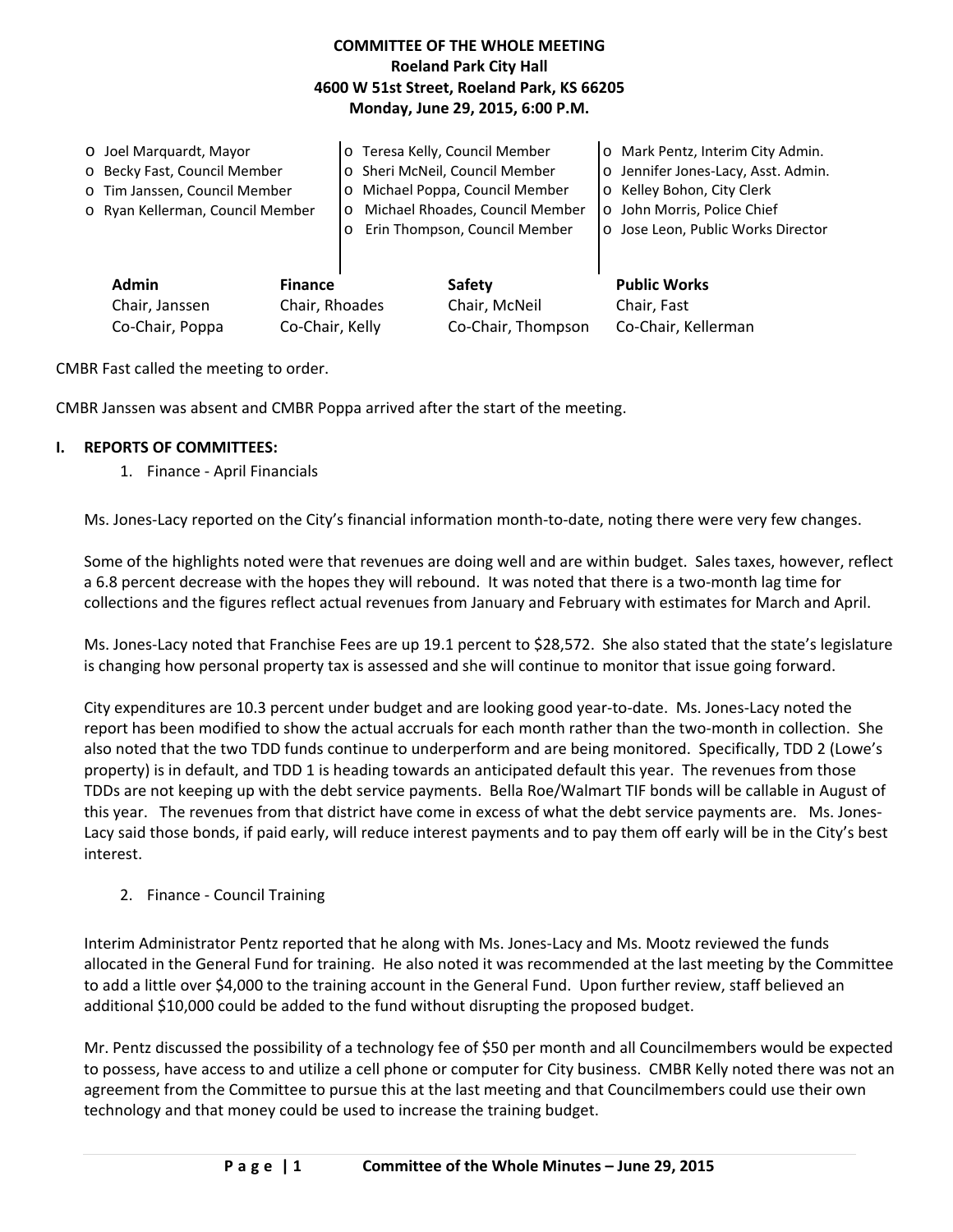CMBR Fast proposed not to have major and minor meeting expense differentiations and also spoke of the benefits of being able to go to various trainings. She also questioned the amount of \$1,000 allocated to the Mayor while the Committee only receives \$250. Mayor Marquardt responded that he attends many meetings as Mayor and has supplemented his allotment with his own personal funds. CMBR Kelly added she would like the flexibility to be able to shift unused funds to another councilmember for their training use.

Interim Administrator Pentz said in his experience \$3,850 for training money is low. When elected to a Governing Body, they're expected to perform. As a rule, those elected do not have any training or background to serve in an elected position, so having funds designated for money can be very valuable to elected officials to learn how to better govern. CMBR Kelly noted the training budget used to be \$10,000. She added that training is invaluable and she would pay out of pocket if funds were not available. CMBR Fast said she supports a proposal to double the budget.

There was Committee agreement to double the training budget amount to \$7,700. It was also decided there would be a later discussion on how the funds are to be allocated.

3. Finance ‐ TIF 2

Interim Administrator Pentz ‐said that the ad hoc committee that was created several weeks ago has met twice to talk about possible projects in the TIF 3 district and the area commonly known as the Old City Pool site and cave sight as well as to discuss TIF 2, the McDonald's/City Hall district, which encompasses the areas immediately to the north and south. A question has been raised with TIF 2 as to the amount of funds that would be available for use.

The Committee discussed the amounts in the contingency funds and any monies unspent increases the carryforward amount for the following year. CMBR Fast had suggested that money from the TIF fund could be utilized for the corrugated pipe replacement within that district. Staff has discussed with counsel that advises the City on TIF districts and stated if the plan is amended for the district, pipe replacement would be an eligible expenditure. Pipe that is outside the district, as long as it makes a connection, such as bringing water in or out of the district, could be included TIF district funds. In 2016, \$110,241 could be moved to the McDonald's/City Hall account and would free those funds up in the Special Infrastructure Fund for other the projects. Interim Administrator Pentz recommended to the Committee to seriously consider this option. It was noted that TIF 2 ends in 2021 while the bond payments end in 2019 with the last payment of \$170,000.

Public Works Director Leon said the City could be dollars ahead by rolling the pipe replacement into the Roe Lane project to coincide with the CARS project to eliminate tearing up the street twice. Mr. Pentz also recommended taking out temporary notes to front the cost of the corrugated replacement as the monies become available at the end of bond payments in 2019 and would allow for paying off of the notes quickly. He added there will be a small amount of interest because of its short term.

Mayor Marquardt said his preference would be to combine the projects, recognizing there is a risk that the pipe would deteriorate before the work begins. Public Works Director Leon noted for the Committee the areas of concern with regard to the pipes adding that the critical needs should be immediately addressed. Mayor Marquardt and Public Works Director Leon discussed the timeline and budgeting of the corrugated pipe replacement. Interim Administrator Pentz spoke to some of the pipes that could be incorporated into future CARS projects.

Mayor Marquardt suggested a timeline be created on how to use the funds most efficiently in 2016. He thought that ADA issues were to be completed in 2015, but noted they are in next year's projections. He felt that a process was needed to determine a use of the funds for street furniture and things to create a better walkable community on Roe and upgrading the pedestrian crossings. He suggested that these topics could be presented to other committees to garner ideas for use of the TIF dollars. As the funds need to be used by 2021, they should be mapped out now. The Mayor also said the matter needs to be studied further before deciding how much to dedicate in the budget for pipe repair.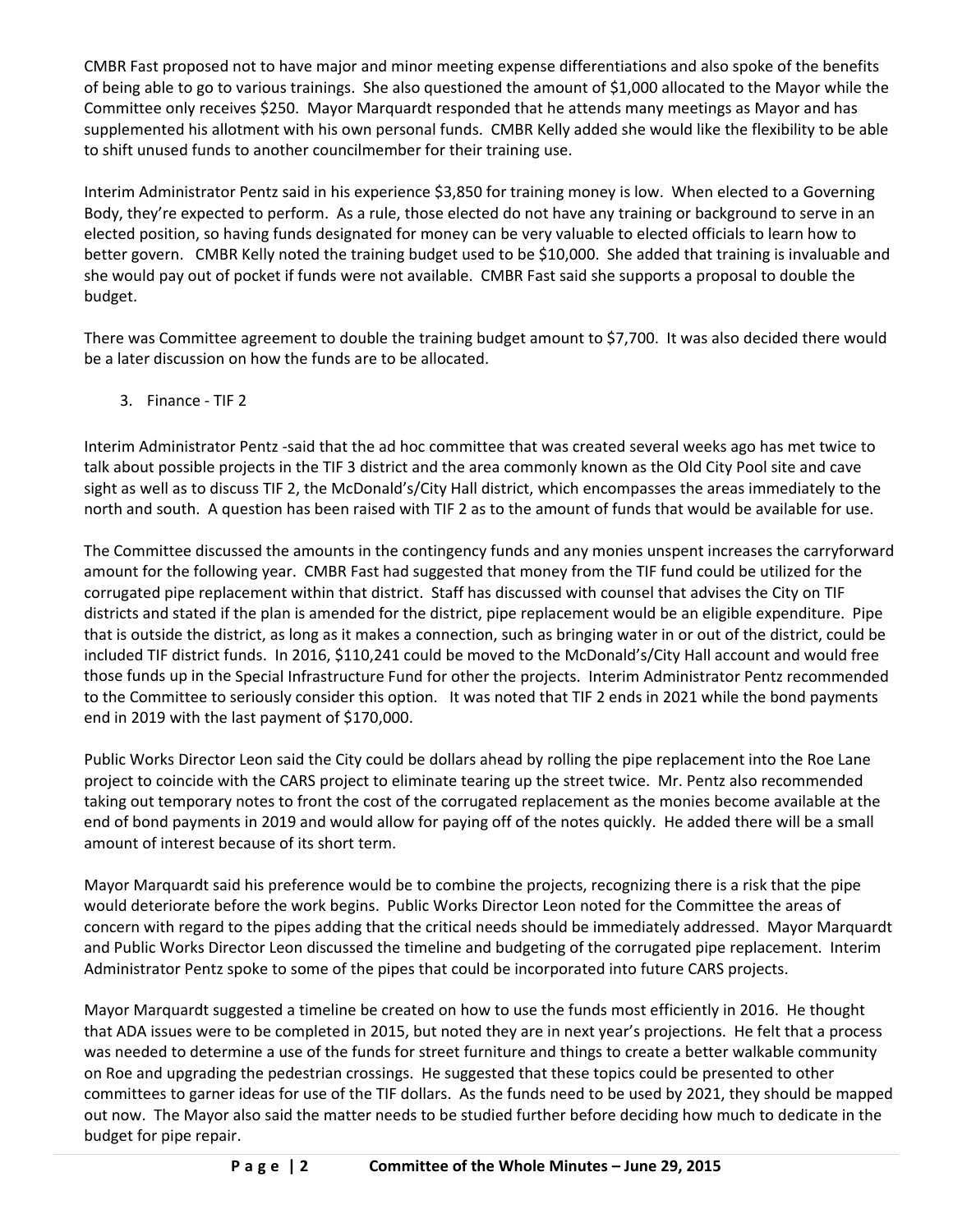Public Works Director Leon is recommending pipe replacement in 2017 with 2018 being the latest. He is working to coordinate the projects with CARS funding, but the county does not fund pipe replacement.

Interim Administrator Pentz reiterated the use of short term financing as a possibility to finance the road repairs, but said a plan needs to be created. He then recapped the possibility of moving \$110,241 from Special Infrastructure fund to the TIF to fund next year's corrugated replacement. If \$40,000 of pipe replacement outside the district is completed, then that leaves \$70,241 for other projects.

Ms. Jones‐Lacy noted that what is budgeted in out‐years does not actually cover the cost of all the corrugated pipe that needs to be repaired. Putting the pipe replacement cost in the TIF district would help to ensure the ability to cover those replacements.

The Committee agreed to the use of TIF funds for corrugated pipe replacement in the TIF district.

Staff will work on a timeline with Public Works Director Leon for the budgeting of those projects and make recommendations of how much of the TIF funds should be spent on pipe replacement, all while taking other projects into consideration. They will provide outlines for Granada Park improvements, and City Hall updates.

- 4. Finance ‐ TIF 3
- 5.

CMBR Thompson, CMBR Poppa and Mayor Marquardt have been meeting to discuss possible options for the 4800 Roe, old pool site. Mayor Marquardt said the TIF 3 funds have to be spent on the improvement of the site by January 2018. For purposes of the budget, allocating available funds towards improving that site, whether that be rudimentary site clearance, possibly some excavation so an engineer can assess the cave ceilings to determine if they usable, and the overall viability of a construction project needs to be determined. The Mayor noted some developers have expressed an interest, but there has been no commitment made. After having an engineer assess the site and make recommendations to the Governing Body as to what's possible at the site, a decision will have to be made whether to expend funds to prepare the site for a caves development, let an interested party their own project, or fill it up to Roe and make it a site for a developer to put something on it with a few 4,000‐5,000 square foot buildings. Mayor Marquardt felt there was more potential for the site than that option. He also said there is the possibility that the City slowly develop, sell, or built atop of it themselves.

CMBR Thompson's initial thought was the Council needs to know what the caves are like, their structure and what they can withstand and that funds should be allocated on a go forward basis. Staff concurred with that recommendation. Interim Administrator Pentz said this is one of the most exciting projects he's seen in a while, adding this may be the last opportunity for a really great development and felt it was worth taking some risks here. He agree with Mayor's assessment about needing geo-technical work completed at the site, that assessment is critical to developers and lenders, so they know what they're investing in. He added that getting the money set aside is important and it will be a challenge meeting the winter 2018 deadline, as it will take time to think through the process.

Mayor Marquardt added that TIF money can be used for studies and work on the site such as regrading, parking and utility work, but it cannot be given to developers to make new structures.

Public Works Director Leon inquired whether monies could be used towards developing the road to the site. Mayor Marquardt said he would also like to include the Public Works building at the site in the design process. He felt that the cave and stone mix was a unique idea, along with its access to I‐35 and that hotel developers indicated that it could actually drive a hotel to succeed there.

There was agreement by the Committee to spend the TIF funds for the improvements on 4800 Roe.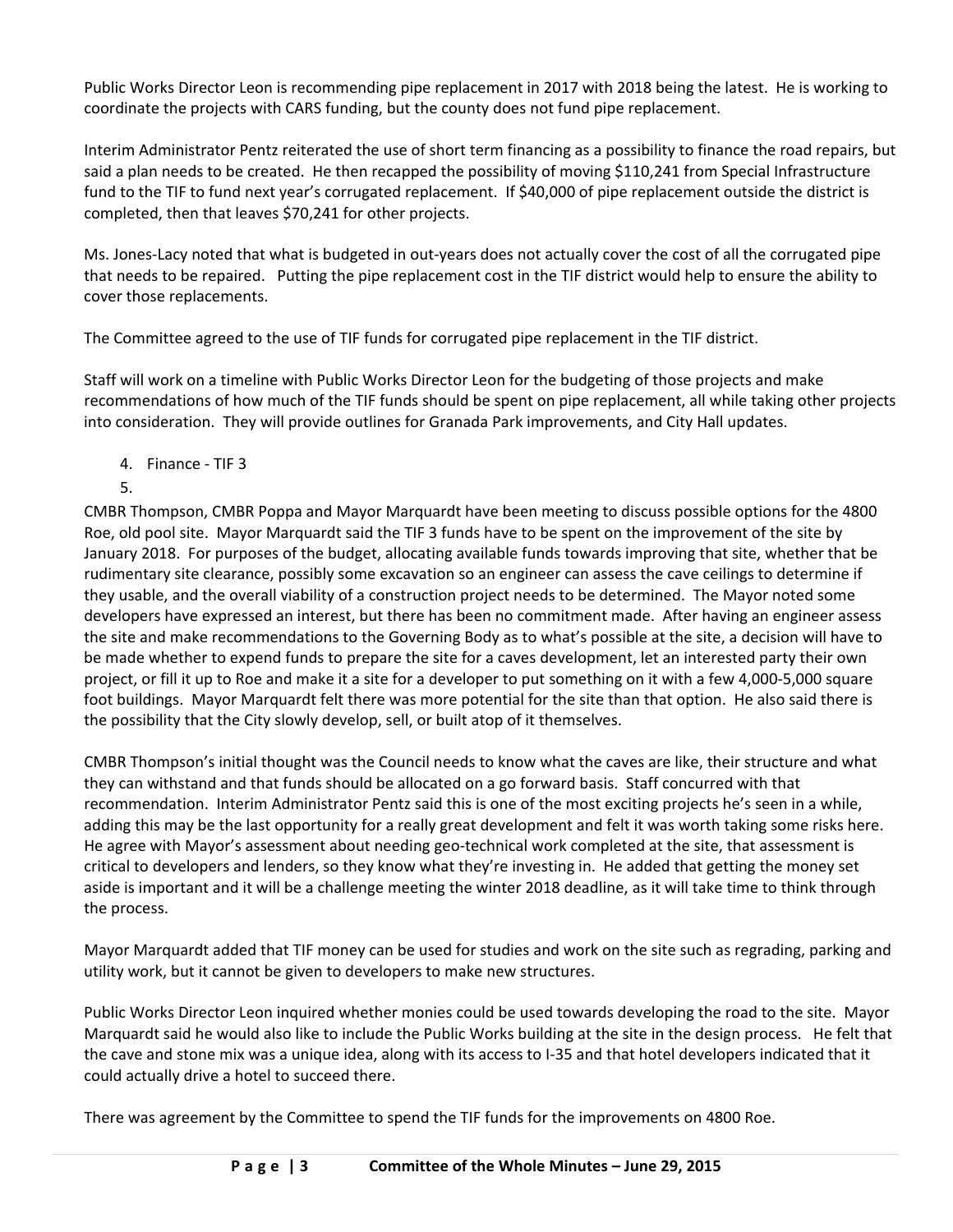## 6. Finance – CIP

*Public Comment*

Shea Geist ‐ Ms. Geist spoke in support of the change to the Capital Improvement Plan budget to provide funding for the maintenance of R Park and Nall Park.

Interim Administrator Pentz noted that there have been some adjustments worked into the budget. For example, the street lights have been removed as bond payments are not included in the CIP. Also an adjustment for corrugated pipe replacement will be worked into CIP. Adjustments for Granada Park will be adjusted to \$200,000.

Of note in the CIP for 2016, plans are to take on two major CARS projects. One to improve 51<sup>st</sup> Street to Cedar and then 50<sup>th</sup> Terrace to Roe Boulevard. The second project would be the Commerce Bank and Roe Boulevard intersection. Money was requested from CARS for some striping improvements on Roe Boulevard. Public Works Director Leon was advised last week by CARS staff that they did not look at the requests close enough and advised him they would not be able to fund all the submitted projects for 2016. They would be willing to go forward with CARS funding on the Commerce Bank and Roe Boulevard intersection improvements in 2016. In 2017, they're committed to coming back and doing the 51<sup>st</sup> Street project from the western city limits to Cedar. Staff felt that was a reasonable compromise. In 2018, the move would be to make the Roe Lane improvements. Ms. Jones-Lacy has made adjustments to the CIP for these projects.

Public Works Director Leon said March 2016 is the deadline for identifying and committing to the location for the funding. He said that drawings aren't required, but a plan needs to be submitted of where the City is going to commit the spending of the funds.

CMBR Fast felt that funds should be committed to Nall Park and R Park as City revenues and appraisals are up. She said it is time to work on deferred maintenance issues and many of the items are in critical condition and the City has a responsibility to maintain its property. Ms. Fast also noted that R Park will be paid for in 2017 and that will free up some money and as earlier discussed there is also more funds available with the reallocation of some corrugated pipe replacement being paid for out of the TIF district.

CMBR Kelly said there are other City parks and public spaces in need and would like to see a line item for all those areas.

Interim Administrator Pentz said if they were to create a lump sum item, staff would need to know the intent of the Governing Body. Staff can make recommendations on how that should be spent. Ms. Jones‐Lacy stated there should be a difference between park maintenance and infrastructure improvements.

Mayor Marquardt said that volunteers have put their time and money towards the parks and the City should allocate funds for parks improvements.

Interim Administrator Pentz said of the \$110,000 budgeted in infrastructure sales tax fund \$70,000 could be allocated for park infrastructure. \$40,000 would remain in the fund for improvements west of the Community Center.

Mayor Marquardt noted that substantial funds will be built up over time, but does not want the City to be in a deep level of debt. He noted there is a major debt coming up with Roe Boulevard and would like to avert as much as possible while making the needed improvements.

Public Works Director Leon said street maintenance has been deferred as well as other Public Works items including sidewalks. He has a list of things could use a fraction of that infrastructure money and want to make sure that the Council understands where some of the money could be used as well, and those projects are equally as important as parks.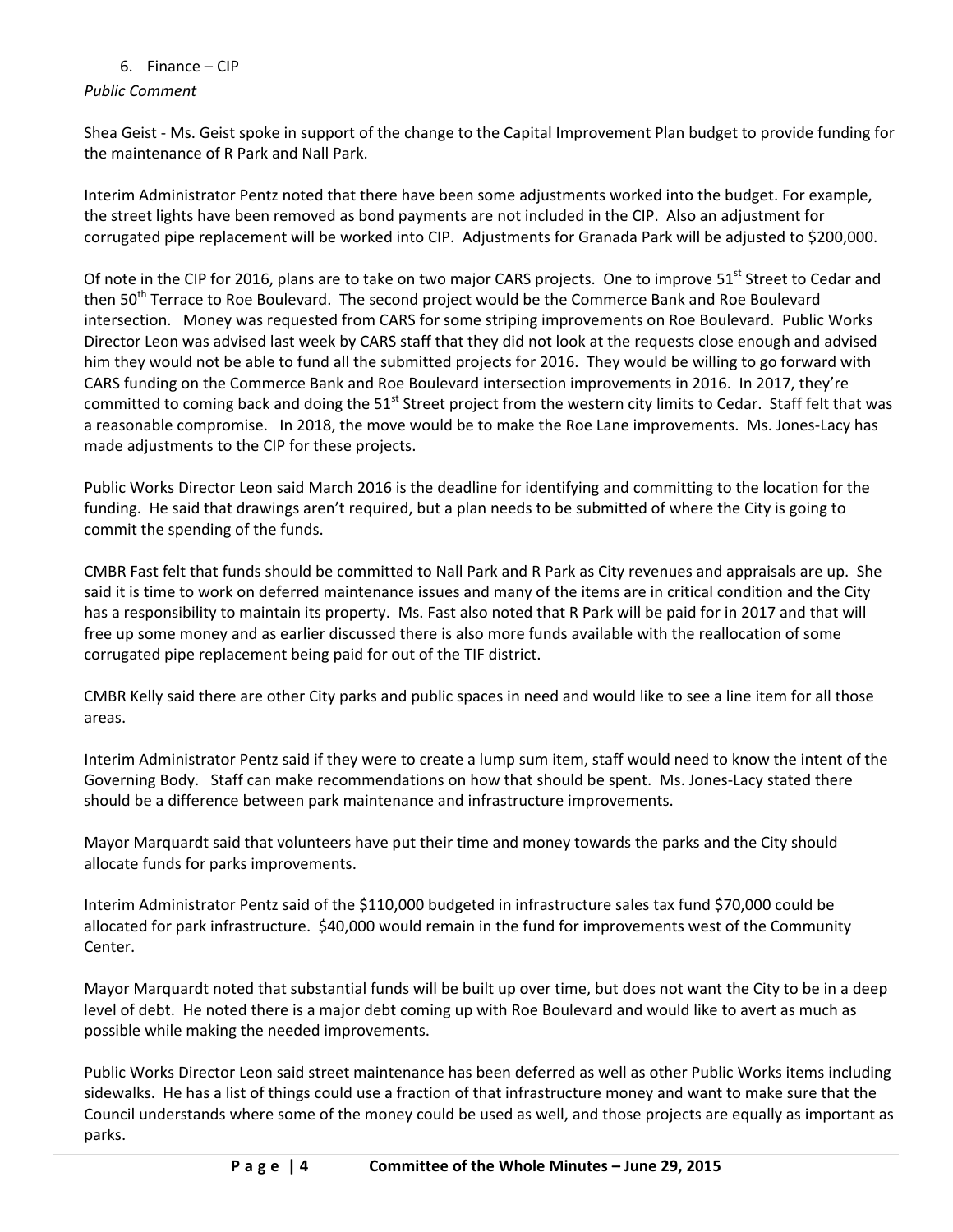CMBR Fast said that for over 12 years Nall Park has had no maintenance and for years the City has not taken care of its green spaces and public parks. She added that parks bring people into the City, thereby increasing revenue. Ms. Fast also noted that the fundraising community is getting tired and it's time for the City to stop kicking the can down the road.

Public Works Director Leon stated he is not opposed to maintenance in parks, but as director, it his responsibility to make sure that the Governing Body understands the needs of his department.

CMBR Kelly said it was important to take the first steps. She noted that there is an ad hoc committee looking at walkability and bikeability of community and a lot of wheels are starting to turn. She would just like to see an allocation of something to start, then continue to work on prioritizing things as they all work and rely on each other.

CMBR Rhoades reminded everyone to keep in mind that 40 percent of the City's sales tax revenue will be leaving the City. CMBR Kellerman also stated that the City has a high mill levy. Mayor Marquardt said they will need to keep an eye on those figures and the new restrictions.

CMBR Kelly started with a recommendation to allocate \$5,000 to parks. CMBR Fast would like to hold the \$70,000. Mayor Marquardt endorsed \$70,000 to parks infrastructure going the first year to maintenance. In subsequent year, to share those funds with other activities and items such as other parks and things.

Interim Administrator Pentz suggested a separate item for park maintenance infrastructure and a line item for sidewalks to keep them separate. CMBR Rhoades would like to have the money allocated for sidewalks. CMBR Fast questioned the priority of sidewalks as they were recently repaired. Mayor Marquardt there are still some critical areas for visibility or handicap ramps or accessibility ramps that need to be completed.

CMBR McNeil said she would like a study done before sidewalk changes to avoid possible flooding issues they may cause.

The Committee agreed to allocate \$40,000 from the fund to do the corrugated pipe repair/replacement west of the Community Center.

Mayor Marquardt recommended allocating \$60,000 for Nall Park and \$10,000 to do a survey of R Park. Interim Administrator Pentz said there are contingency funds available and a survey could be completed this year.

The Committee discussed the importance of a permanent restroom at Nall Park noting that using facilities at the Community Center is not always an option as it is closed nights and weekends. CMBR Kelly supports allocating the money for the parks. CMBR Kellerman felt the port-a-potty is sufficient for current needs as there are more important needs in the City for use of those funds. CMBR Fast said the City is currently spending \$2,000 a year for the portable facility and \$10,000 in five years. She added that it's not easily accessible for the handicap and difficult for older people. As such, it does not promote the City's efforts as a Community for All Ages. CMBR Fast would like to see funds allocated for deferred maintenance at the parks. CMBR Kelly said the City is not meeting their agreement to maintain Nall Park in exchange for monies from the county and the state. Out of respect, an effort should be made for the City to be in compliance.

Planning Commission Linus Orth spoke to the difficulty of using the port‐a‐potty for the handicap. He also added that if there is a smell, then the provider is not emptying enough or maintaining it.

The Committee agreed to move \$70,000 into deferred maintenance for the parks.

CMBR Fast noted a scheduling change of the executive session to discuss the special use permit for  $47<sup>th</sup>$  and Mission will be moved to July  $6<sup>th</sup>$ .